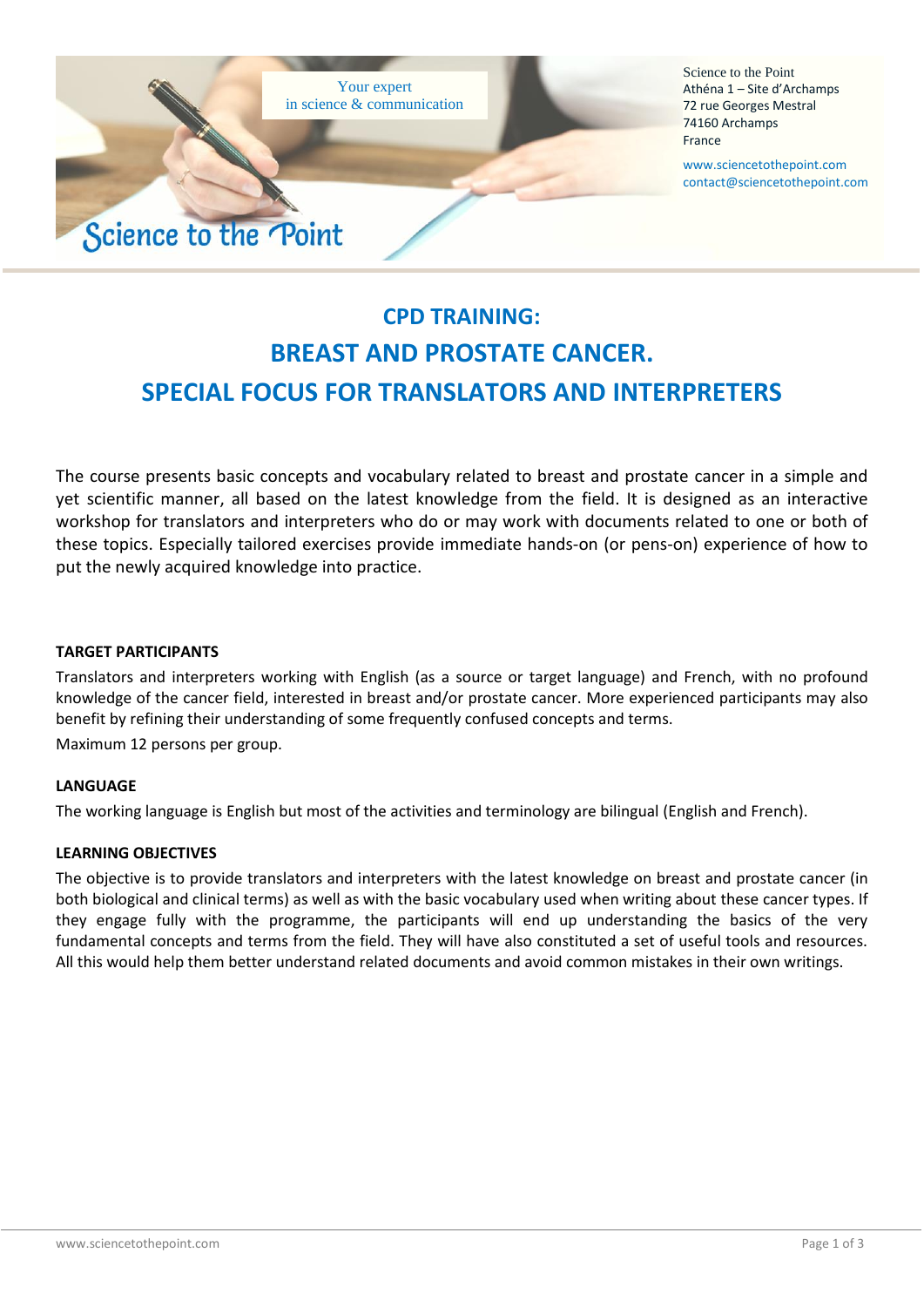#### **TRAINING METHODS**

The course is a combination of short scientific presentations on cancer and practical exercises (group activities) tailored specifically for translators. The contents will be adapted to the needs and levels of the participants based on pre-course online questionnaires (mandatory). The workshop formula assumes active involvement of the participants who will not only listen but also write and talk about cancer. In addition to the group course, the trainer will be available for some extra time after the course each day for individual tutorials and discussions.

#### **PROGRAMME OUTLINE**

DAY 1: breast cancer (7h)

- Cancer basics some general concepts and vocabulary (1h)
- The anatomy and biology of the breast clinical and lexical implications
- Hereditary breast cancer and genetic testing
- Breast cancer screening
- Breast cancer diagnosis and treatment
- Breast cancer survivorship

#### DAY 2: prostate cancer (1h + 6h)

- Cancer basics some general concepts and vocabulary  $(1h^*)$
- The anatomy and function of the prostate clinical and lexical implications
- Prostate cancer pathology and genetics
- Prostate cancer presentation and diagnosis
- Prostate cancer treatment modalities, controversies … … and important vocabulary considerations
- Biomarkers in the detection and management of prostate cancer towards liquid biopsy and precision medecine

\*You can sign up for one of the two days or both. The first hour on both days is planned so as to cover some general concepts from the cancer field (not specific to any cancer type). If all participants sign up for both days, the first hour on the second day will be integrated into the prostate cancer module and used for more activities and/or explanations. Otherwise, those who attended the first day can use the first hour on the second day to enjoy the scenery or sleep in and join us afterwards (or do the cancer basics again of course if they like).

The exact scope of each topic on the list will be adjusted based on pre-course questionnaires (see Training methods) and the group performance during the course.

#### **COURSE LEADER**

#### Katarzyna Szymańska, Science to the Point

Katarzyna Szymańska holds a Ph.D. in Biological Sciences (specialty: cancer) and a postgraduate study diploma in languages and translation (specialty: English). She has extensive experience in cancer research as well as translation and editing of scientific documents, on both national (public and private) and international (WHO) level. She has contributed to the Encyclopedia of Cancer, Third Edition, by Elsevier (2018). In line with her international spirit, she has worked with people of different languages and cultures, in various contexts. As a university teacher, she has been involved in educational (knowledge transfer) programmes in developing countries and in other international exchanges. She also teaches medical translation at the University Lyon 2 Lumière in France.

Through the workshops on breast and prostate cancer she wishes to share her scientific knowledge and communication expertise in the complex cancer field she is passionate about in order to facilitate understanding and collaboration between people of different backgrounds contributing to a common goal of curbing cancer.

<ch.linkedin.com/in/kszycom>